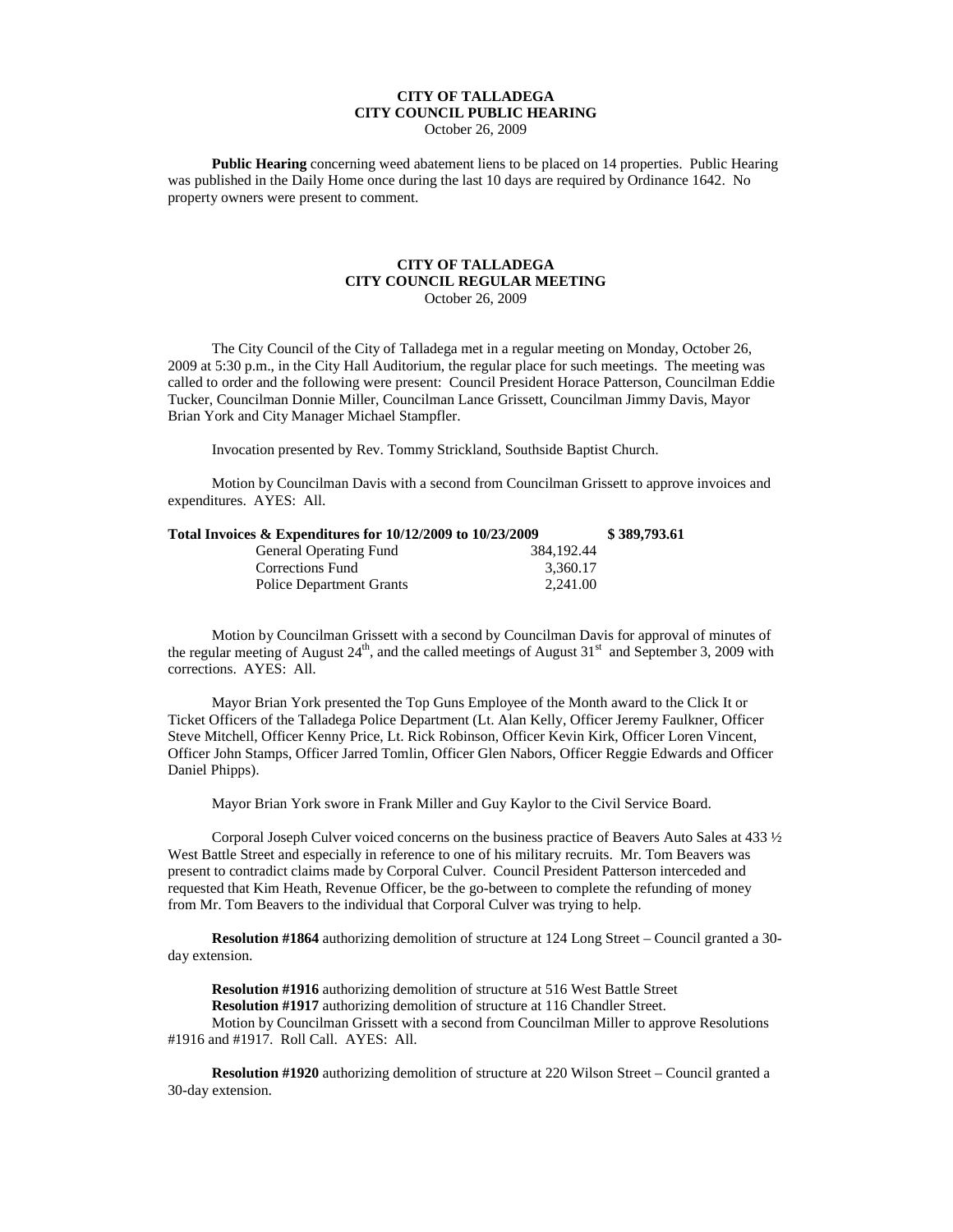**Resolution # 1976** assessing lien against property on Highway 21 South (WNUZ) for weed abatement.

**Resolution # 1977** assessing lien against property at 1104 Ola Avenue for weed abatement. **Resolution # 1978** assessing lien against property at 411 West Sloan Street for weed abatement. **Resolution # 1979** assessing lien against property at 1202 Hobson Avenue for weed abatement. **Resolution # 1980** assessing lien against property at 102 McClellan Street for weed abatement. **Resolution # 1981** assessing lien against property at 100 Pope Street for weed abatement. **Resolution # 1982** assessing lien against property at 114 Jackson Street for weed abatement. **Resolution # 1983** assessing lien against property at Cherry Street for weed abatement. **Resolution # 1984** assessing lien against property at 108 Forest Hill Circle for weed abatement. **Resolution # 1985** assessing lien against property at 128 Moon Street for weed abatement. **Resolution # 1986** assessing lien against property at 716 & 718 Coffee Street for weed abatement. **Resolution # 1987** assessing lien against property at 623 Knox Street for weed abatement.

**Resolution # 1988** assessing lien against property at 200 Savory Street for weed abatement. **Resolution # 1989** assessing lien against property at 110 Jackson Street for weed abatement.

Motion by Councilman Grissett with a second by Councilman Davis to approve Resolutions #1976 through #1989. Roll Call. AYES: All.

**Resolution #1990** approving agreement with Treesmith Inc. for demolition of eight structures per bid specifications for a total cost of \$18,350.00.

Motion by Councilman Davis with a second by Councilman Miller to approve Resolution #1990. Roll Call. AYES: All.

**Resolution #1991** to approve entering into an E-911 Inter-Agency Contract with the Talladega County Emergency Management Communication District.

Motion by Councilman Grissett with a second by Councilman Davis to approve Resolution #1991. Roll Call. AYES: Council President Patterson, Councilman Davis and Councilman Miller Abstain: Councilman Tucker

Motion by Councilman Grissett with a second by Councilman Davis to approve invoices and expenditures for the Water Department. AYES: Council President Patterson, Councilman Davis and Councilman Miller NAY: Councilman Tucker

| <b>Expenditures for 10/14/09 to 10/23/09</b> |            | \$157,184.02 |
|----------------------------------------------|------------|--------------|
| General Fund                                 | 113.797.29 |              |
| Coleman Circle Project                       | 67.511.69  |              |

There was a great deal of discussion concerning City welcome signs and whether an amount had been budgeted for the 2009/2010 fiscal year. The majority of the Council agreed that signage was an important issue and requested that the City Manager come back with some ideas and a proposal. Councilman Davis indicated that he had gone to tourism/rest centers and that there was no information on the City of Talladega at any of them.

Motion by Councilman Davis with a second by Councilman Miller to approve the amended limited travel policy to trips over 300 miles one way requiring pre-approval from Council excluding state and federal grant funded travel. AYES: All.

There was some discussion about the reduction in funding to Community Action Agency or other agencies and how it may affect the community with utilities being cut off to citizens who have trouble paying. Council asked for a report on the number of water utilities cut off for non-payment.

Motion by Councilman Grissett with a second by Councilman Davis to send a letter of condolences to Mr. Ray Miller on the death of his wife. AYES: All.

Council requested that letters of appreciation be sent to all Top Gun Employee of the Month recipients.